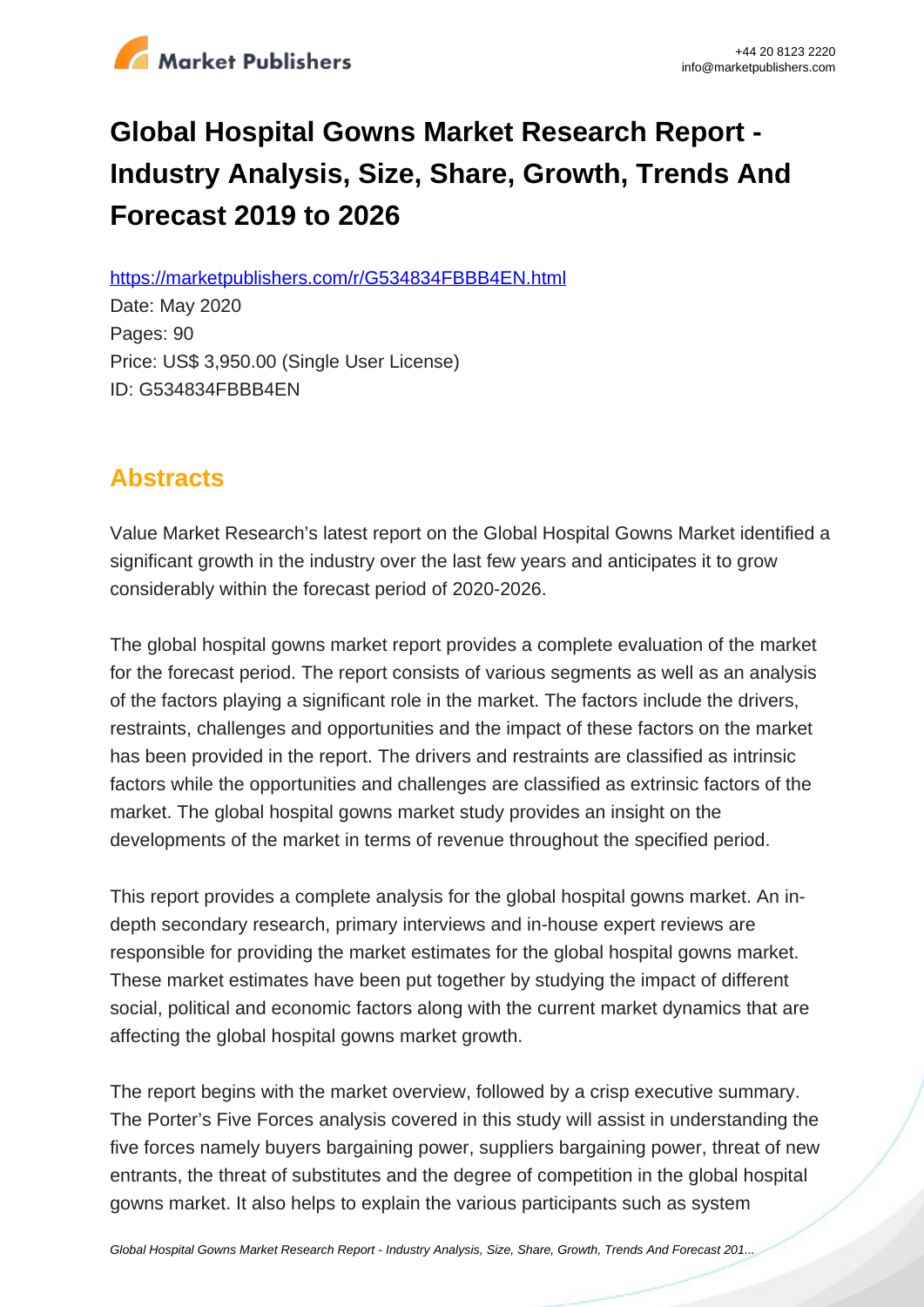

integrators, intermediaries and end users within the market. The report by Value Market Research also focuses on the competitive landscape of the global hospital gowns market.

The market analysis involves a section exclusively to list the major players of the global hospital gowns market wherein our analysts provide an insight into the financial statements of all the key players along with its key development product. The company profile section in the report also provides a business overview and financial information. The companies provided in this section can be customized as per the client's requirement.

The Hospital Gowns Market Report Segments the market as below -

By Type Surgical Gowns Non-Surgical Gowns Patient Gowns

By Risk Type Minimal Risk Low Risk Moderate Risk High Risk

By Usability Disposable Gowns Reusable Gowns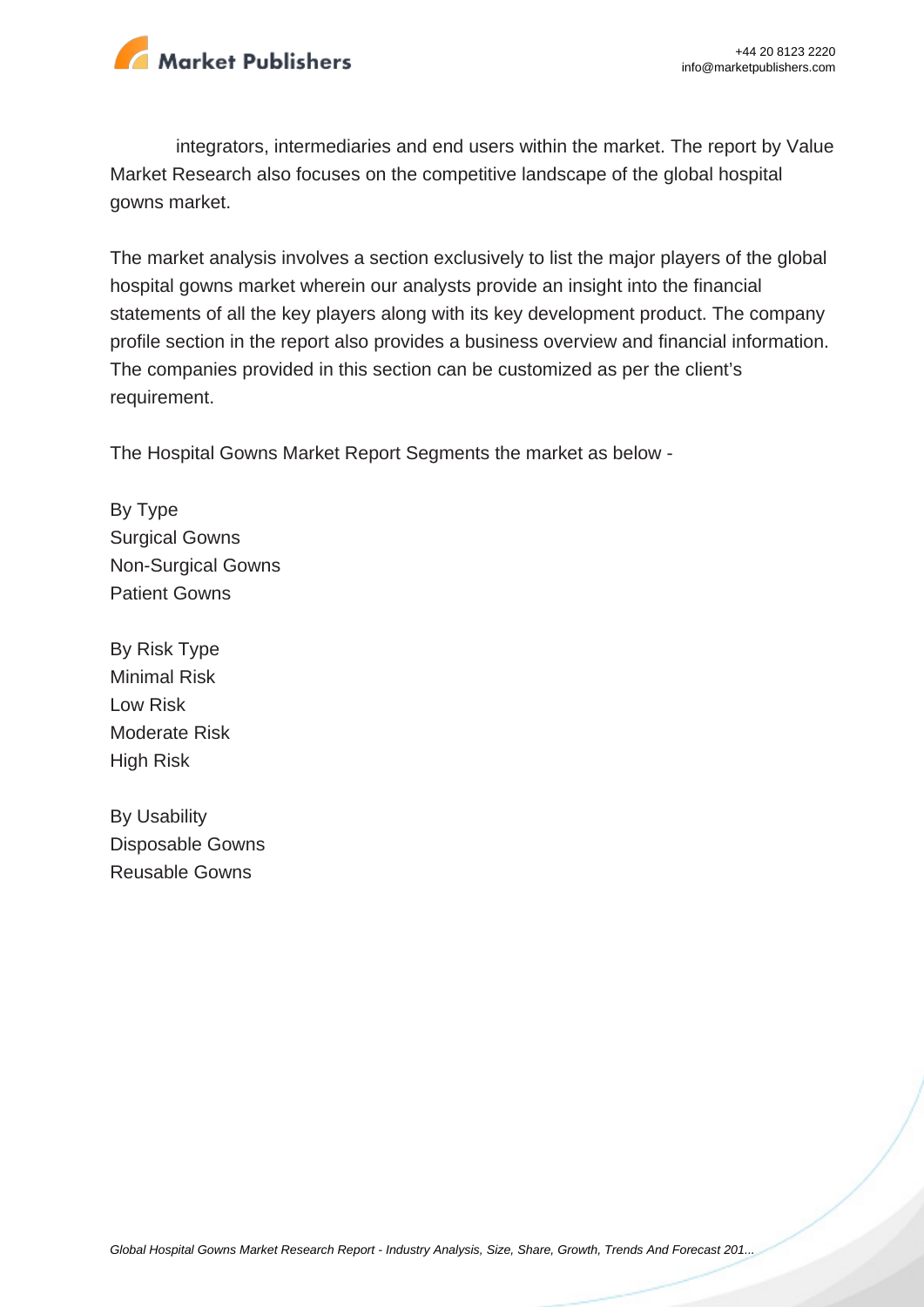

## **Contents**

## **1 . PREFACE**

- 1.1. Report Description
- 1.1.1. Objective
- 1.1.2. Target Audience
- 1.1.3. Unique Selling Proposition (USP) & offerings
- 1.2. Research Scope
- 1.3. Research Methodology
- 1.3.1. Market Research Process
- 1.3.2. Market Research Methodology

## **2 . EXECUTIVE SUMMARY**

- 2.1. Highlights of Hospital Gowns Market
- 2.2. Global Hospital Gowns Market Snapshot

## **3 . HOSPITAL GOWNS – INDUSTRY ANALYSIS**

- 3.1. Introduction
- 3.2. Market Drivers of Hospital Gowns Market
- 3.3. Market Restraints of Hospital Gowns Market
- 3.4. Opportunities of Hospital Gowns Market
- 3.5. Trends of Hospital Gowns Market
- 3.6. Porter's Five Force Analysis of Hospital Gowns Market
- 3.7. Hospital Gowns Market Attractiveness Analysis
- 3.7.1 Market Attractive Analysis by Type
- 3.7.2 Market Attractive Analysis by Risk Type
- 3.7.3 Market Attractive Analysis by Usability
- 3.7.4 Market Attractive Analysis by Region

## **4 . VALUE CHAIN ANALYSIS**

- 4.1. Hospital Gowns Value Chain Analysis
- 4.2. Hospital Gowns Raw Material Analysis
	- 4.2.1. List of Raw Materials
	- 4.2.2. Hospital Gowns Raw Material Manufactures List
	- 4.2.3. Price Trend of Hospital Gowns Key Raw Materials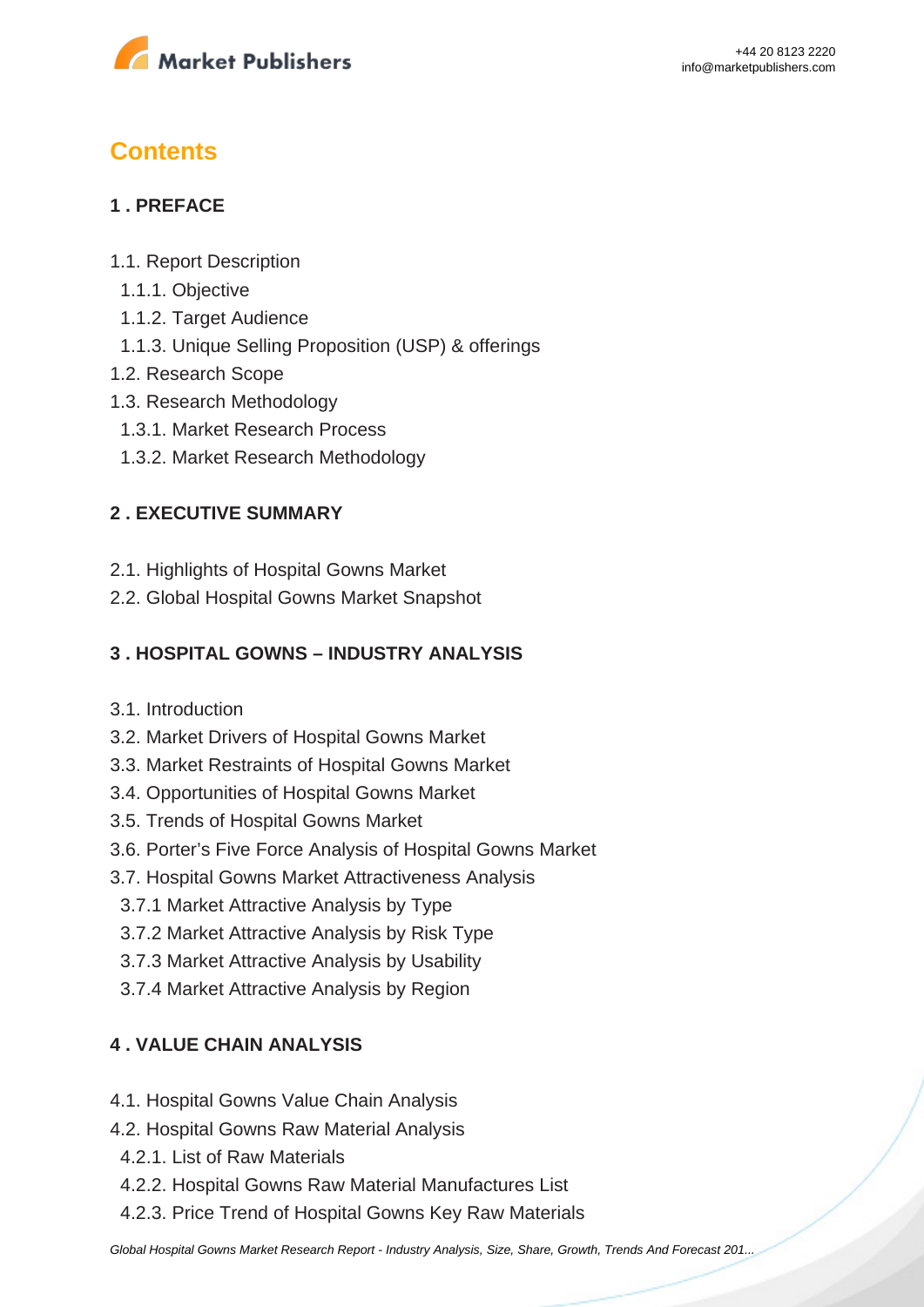

- 4.3. List of Potential Buyers
- 4.4. Marketing Channel
- 4.4.1. Direct Marketing
- 4.4.2. Indirect Marketing
- 4.4.3. Marketing Channel Development Trend

## **5 . GLOBAL HOSPITAL GOWNS MARKET ANALYSIS BY TYPE**

- 5.1 Overview by Type
- 5.2 Global Hospital Gowns Market Analysis by Type
- 5.3 Market Analysis of Surgical Gowns by Regions
- 5.4 Market Analysis of Non-Surgical Gowns by Regions
- 5.5 Market Analysis of Patient Gowns by Regions

## **6 . GLOBAL HOSPITAL GOWNS MARKET ANALYSIS BY RISK TYPE**

- 6.1 Overview by Risk Type
- 6.2 Global Hospital Gowns Market Analysis by Risk Type
- 6.3 Market Analysis of Minimal Risk by Regions
- 6.4 Market Analysis of Low Risk by Regions
- 6.5 Market Analysis of Moderate Risk by Regions
- 6.6 Market Analysis of High Risk by Regions

## **7 . GLOBAL HOSPITAL GOWNS MARKET ANALYSIS BY USABILITY**

- 7.1 Overview by Usability
- 7.2 Global Hospital Gowns Market Analysis by Usability
- 7.3 Market Analysis of Disposable Gowns by Regions
- 7.4 Market Analysis of Reusable Gowns by Regions

## **8 . GLOBAL HOSPITAL GOWNS MARKET ANALYSIS BY GEOGRAPHY**

- 8.1. Regional Outlook
- 8.2. Introduction
- 8.3. North America
	- 8.3.1. Overview
	- 8.3.2. North America Hospital Gowns Market Estimate by Country
	- 8.3.3. United State
	- 8.3.4. Rest of North America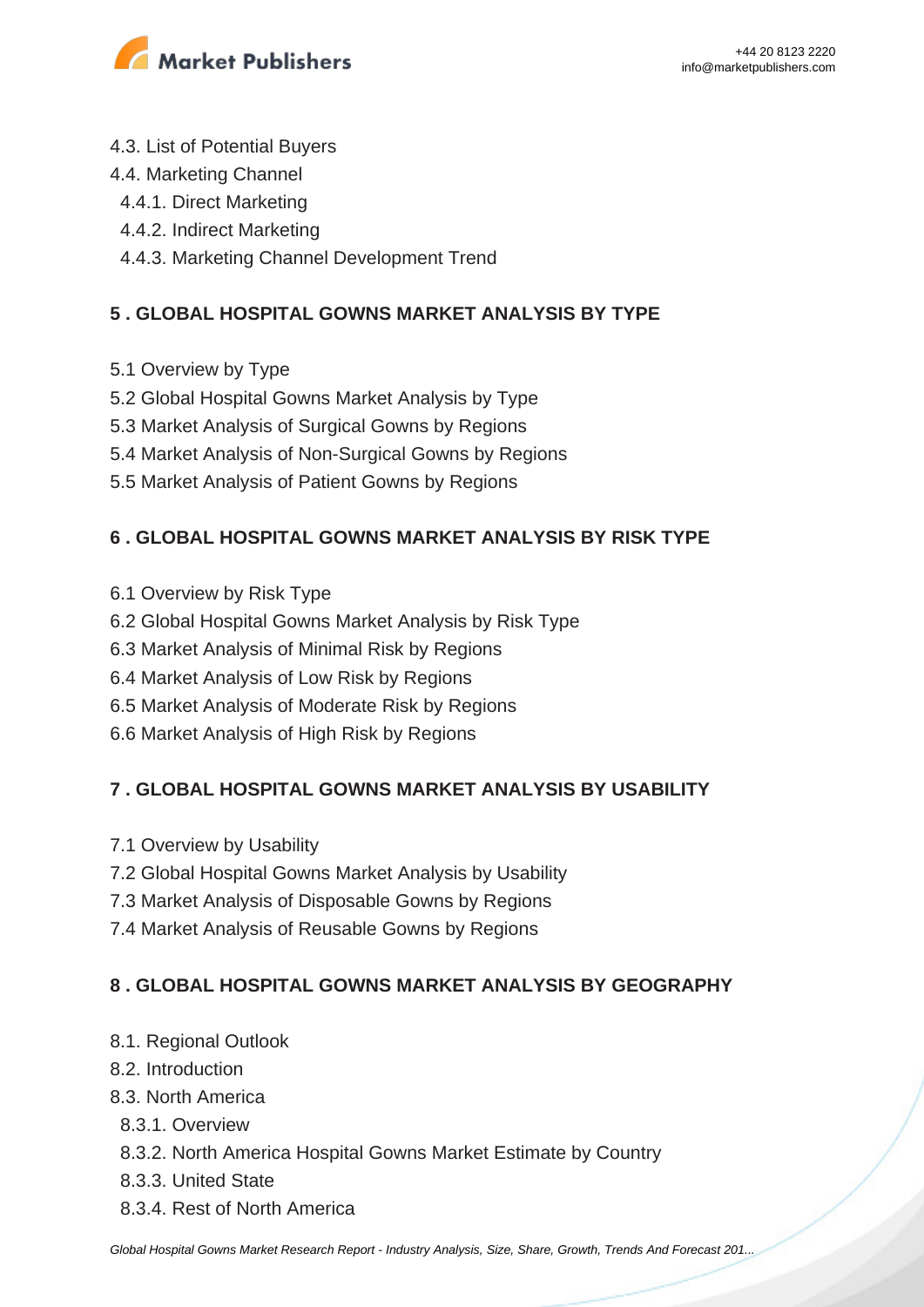

#### 8.4. Europe

- 8.4.1. Overview
- 8.4.2. Europe Hospital Gowns Market Estimate by Market Segment
- 8.4.3. Europe Hospital Gowns Market Estimate by Country
- 8.4.4. United Kingdom
- 8.4.5. France
- 8.4.6. Germany
- 8.4.7 Rest of Europe
- 8.5. Asia Pacific
	- 8.5.1. Overview
	- 8.5.2. Asia Pacific Hospital Gowns Market Estimate by Market Segment
	- 8.5.3. Asia Pacific Hospital Gowns Market Estimate by Country
	- 8.5.4. China
	- 8.5.5. Japan
	- 8.5.6. India
	- 8.5.7. Rest of Asia Pacific
- 8.6. Latin America
- 8.6.1. Overview
- 8.6.2. Latin America Hospital Gowns Market Estimate by Market Segment
- 8.6.3. Latin America Hospital Gowns Market Estimate by Country
- 8.6.4. Brazil
- 8.6.5. Rest of Latin America
- 8.7. Middle East & Africa
	- 8.7.1. Overview
	- 8.7.2. Middle East & Africa Hospital Gowns Market Estimate by Market Segment
	- 8.7.3. Middle East & Africa Hospital Gowns Market Estimate by Country
	- 8.7.4. Middle East
	- 8.7.5. Africa

## **9 . COMPETITIVE LANDSCAPE OF THE HOSPITAL GOWNS COMPANIES**

- 9.1. Hospital Gowns Market Competition
- 9.2. Partnership/Collaboration/Agreement
- 9.3. Merger And Acquisitions
- 9.4. New Product Launch
- 9.5. Other Developments

## **10 . COMPANY PROFILES OF HOSPITAL GOWNS INDUSTRY**

[Global Hospital Gowns Market Research Report - Industry Analysis, Size, Share, Growth, Trends And Forecast 201...](https://marketpublishers.com/report/healthcare/hospital/global-hospital-gowns-market-research-report-industry-analysis-size-share-growth-trends-n-forecast-2019-to-2026.html)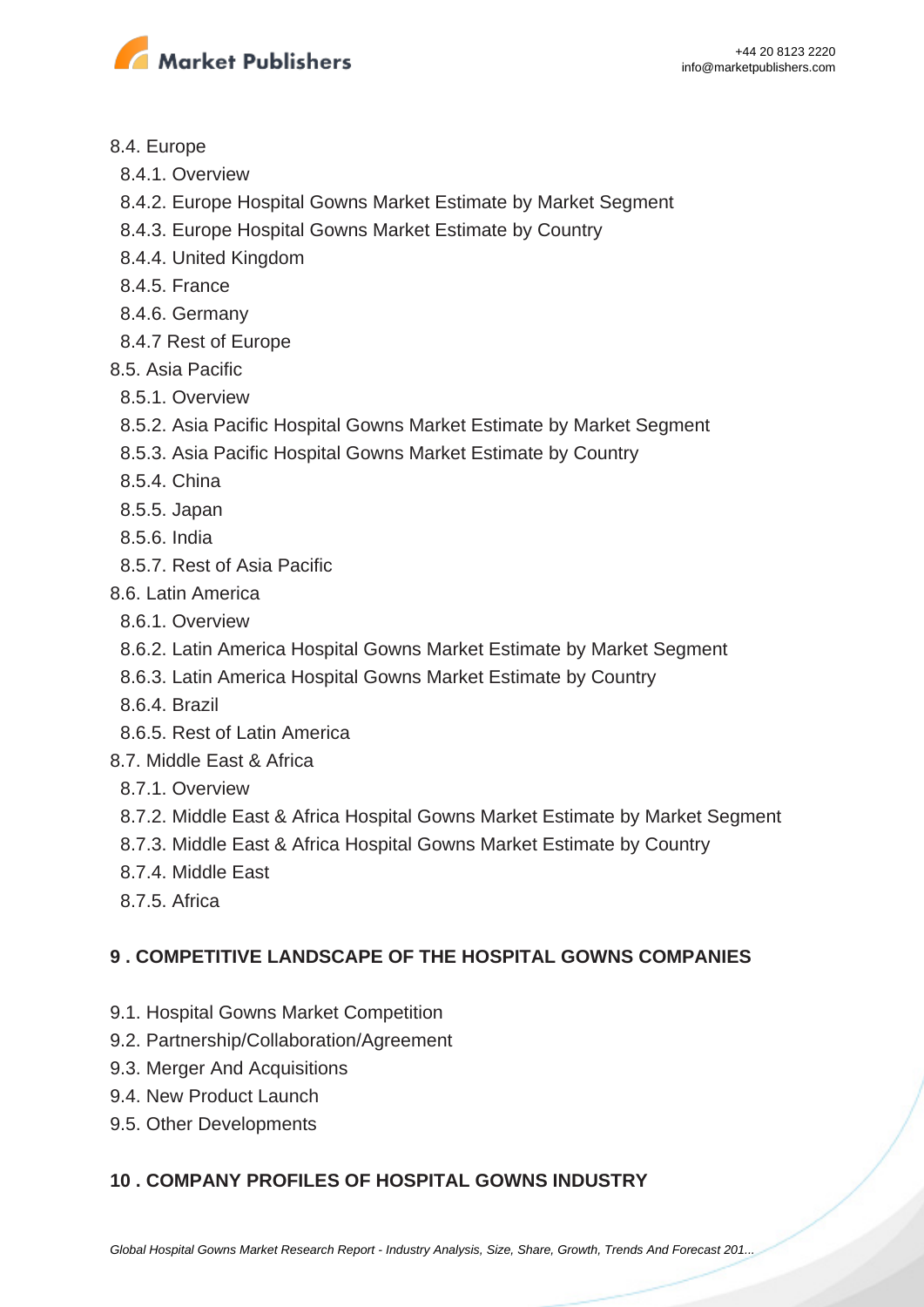



- 10.1. Company Share Analysis
- 10.2. Market Concentration Rate
- 10.3. AmeriPride Services Inc.
	- 10.3.1. Company Overview
	- 10.3.2. Financials
	- 10.3.3. Products
	- 10.3.4. Recent Developments
- 10.4. Angelica Corporation
- 10.4.1. Company Overview
- 10.4.2. Financials
- 10.4.3. Products
- 10.4.4. Recent Developments
- 10.5. Cardinal Health
	- 10.5.1. Company Overview
	- 10.5.2. Financials
	- 10.5.3. Products
- 10.5.4. Recent Developments
- 10.6. Medline Industries, Inc.
	- 10.6.1. Company Overview
	- 10.6.2. Financials
	- 10.6.3. Products
- 10.6.4. Recent Developments
- 10.7. Standard Textile Co., Inc.
	- 10.7.1. Company Overview
	- 10.7.2. Financials
	- 10.7.3. Products
	- 10.7.4. Recent Developments

#### **11. IMPACT ANALYSIS OF COVID-19 OUTBREAK**

- 11.1. Impact Analysis of Covid-19 Outbreak on the Market
- 11.1.1. Direct Impact on Production
- 11.1.2. Supply Chain and Market Disruption
- 11.1.3. Financial Impact on Firms and Financial Markets
- 11.2. COVID-19 Impact Analysis by Production, Import, Export and Demand
- 11.3. Pre V/S Post COVID-19 Market
- 11.4. Estimated Impact of the Coronavirus (COVID-19) Epidemic on the Market Size in 2020, by Scenario
- 11.5. COVID-19: Micro and Macro Factor Analysis on the Market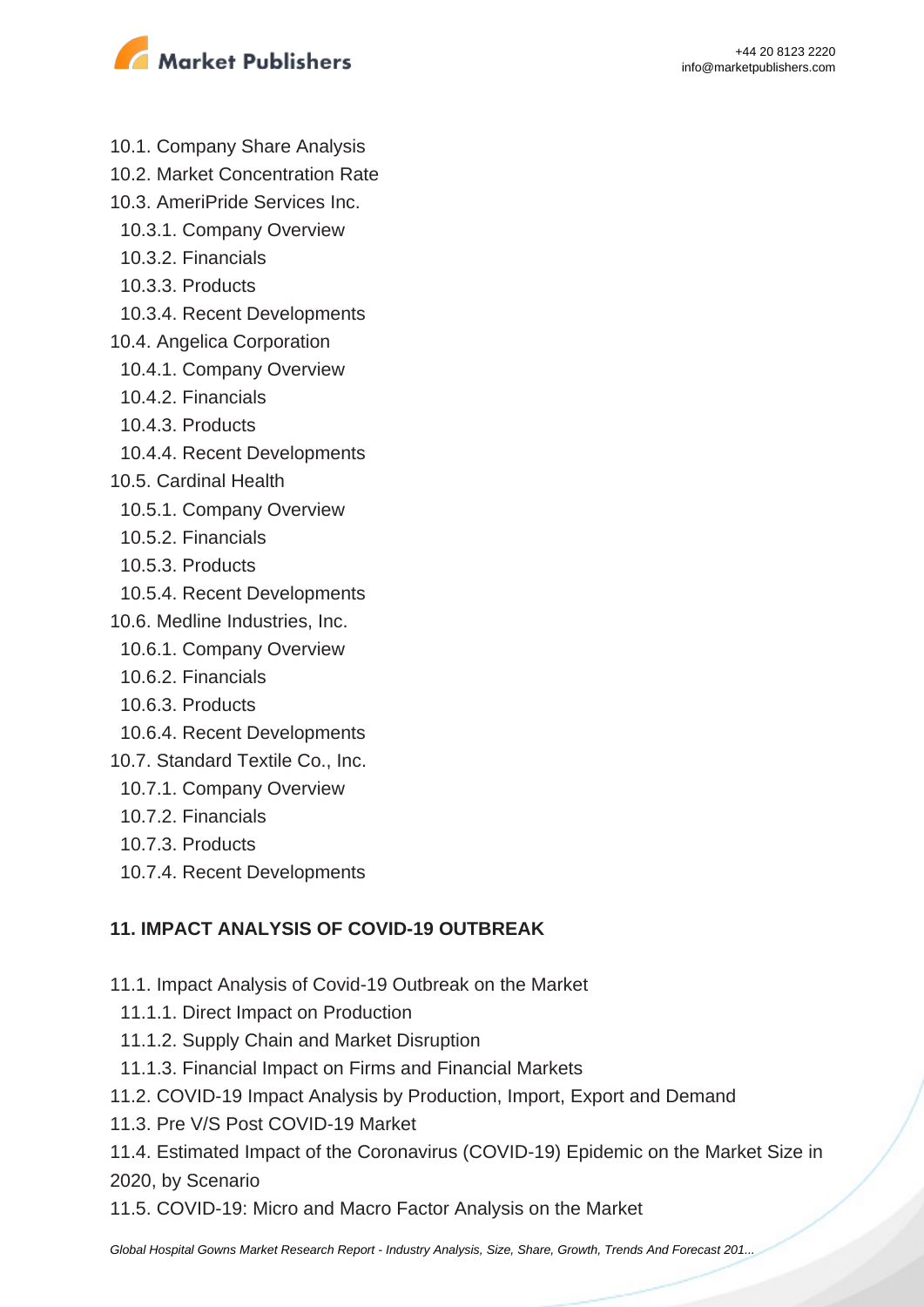

\*Note - in company profiling, financial details and recent development are subject to availability or might not be covered in case of private companies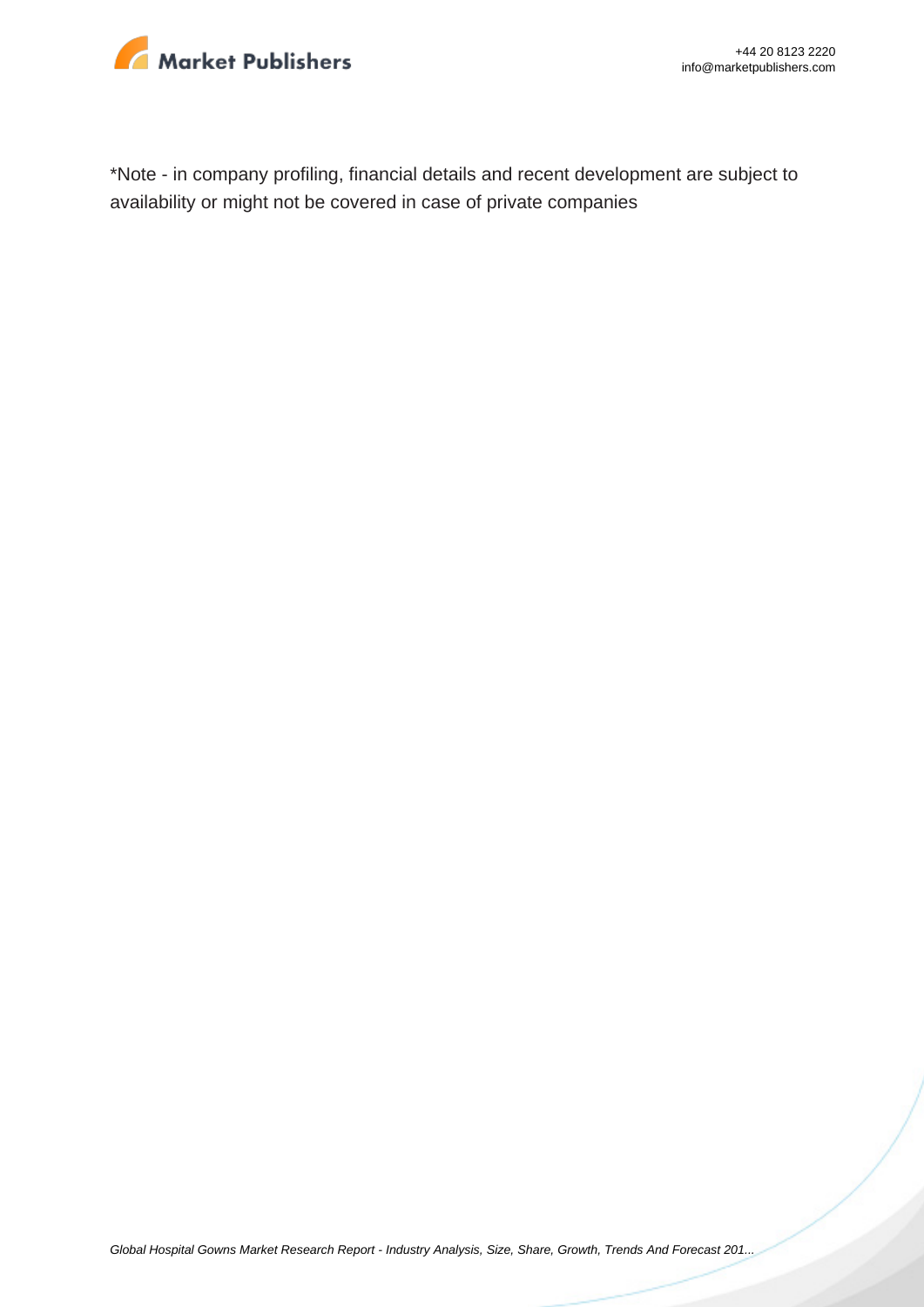

## **List Of Tables**

#### **LIST OF TABLES**

Global Market Snapshot

Drivers of the Global Market Impact Analysis

Restraints of the Global Market Impact Analysis

List of Raw Material

List of Raw Material Manufactures

List of Potential Buyers

COVID-19 Impact Analysis by Production, Import, Export and Demand

Pre V/S Post COVID-19 Market

Estimated Impact Of The Coronavirus (Covid-19) Epidemic On The Market Size In 2020, By Scenario

COVID-19: Micro and Macro Factor Analysis on the Market

Global Hospital Gowns Market Analysis by Type (USD MN)

Global Hospital Gowns Market Analysis in Surgical Gowns by Geography (USD MN) Global Hospital Gowns Market Analysis in Non-Surgical Gowns by Geography (USD MN)

Global Hospital Gowns Market Analysis in Patient Gowns by Geography (USD MN) Global Hospital Gowns Market Analysis by Risk Type (USD MN) Global Hospital Gowns Market Analysis in Minimal Risk by Geography (USD MN) Global Hospital Gowns Market Analysis in Low Risk by Geography (USD MN) Global Hospital Gowns Market Analysis in Moderate Risk by Geography (USD MN) Global Hospital Gowns Market Analysis in High Risk by Geography (USD MN) Global Hospital Gowns Market Analysis by Usability (USD MN) Global Hospital Gowns Market Analysis in Disposable Gowns by Geography (USD MN) Global Hospital Gowns Market Analysis in Reusable Gowns by Geography (USD MN) Global Hospital Gowns Market by Geography (USD MN) North America Hospital Gowns Market Analysis by Type (USD MN) North America Hospital Gowns Market Estimate by Risk Type (USD MN) North America Hospital Gowns Market Estimate by Usability (USD MN) North America Hospital Gowns Market Estimate by Country (USD MN) United State Hospital Gowns Market Analysis by Type (USD MN) United State Hospital Gowns Market Estimate by Risk Type (USD MN) United State Hospital Gowns Market Analysis by Usability (USD MN) Rest of North America Hospital Gowns Market Analysis by Type (USD MN) Rest of North America Hospital Gowns Market Estimate by Risk Type (USD MN) Rest of North America Hospital Gowns Market Estimate by Usability(USD MN)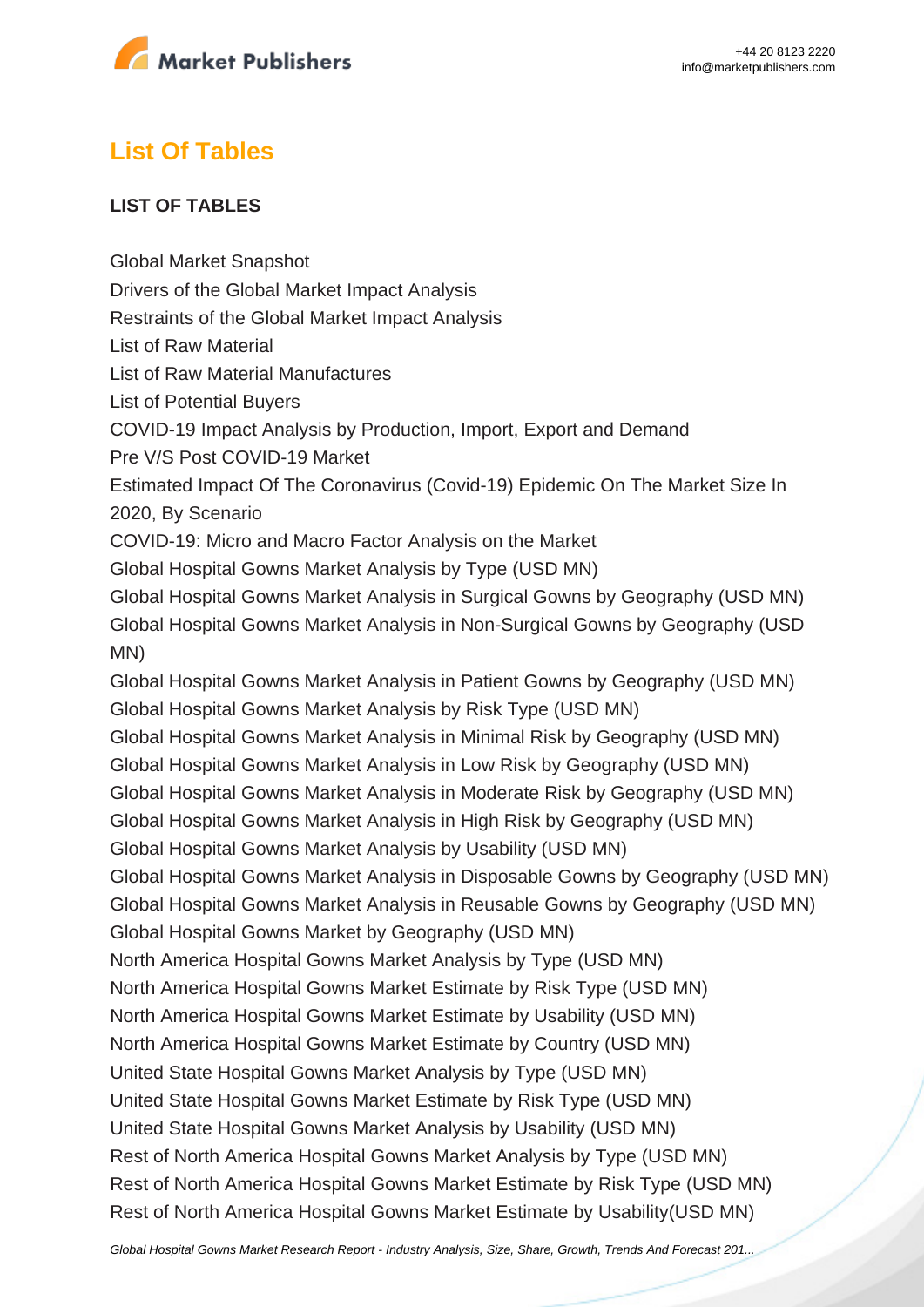

Europe Hospital Gowns Market Analysis by Type (USD MN) Europe Hospital Gowns Market Estimate by Risk Type (USD MN) Europe Hospital Gowns Market Estimate by Usability (USD MN) United Kingdom Hospital Gowns Market Analysis by Type (USD MN) United Kingdom Hospital Gowns Market Estimate by Risk Type (USD MN) United Kingdom Hospital Gowns Market Estimate by Usability (USD MN) France Hospital Gowns Market Analysis by Type (USD MN) France Hospital Gowns Market Estimate by Risk Type (USD MN) France Hospital Gowns Market Estimate by Usability (USD MN) Germany Hospital Gowns Market Analysis by Type (USD MN) Germany Hospital Gowns Market Estimate by Risk Type (USD MN) Germany Hospital Gowns Market Estimate by Usability (USD MN) Rest of Europe Hospital Gowns Market Analysis by Type (USD MN) Rest of Europe Hospital Gowns Market Estimate by Risk Type (USD MN) Rest of Europe Hospital Gowns Market Estimate by Usability (USD MN) Asia Pacific Hospital Gowns Market Analysis by Type (USD MN) Asia Pacific Hospital Gowns Market Estimate by Risk Type (USD MN) Asia Pacific Hospital Gowns Market Estimate by Usability (USD MN) Asia Pacific Hospital Gowns Market Estimate by Country (USD MN) China Hospital Gowns Market Analysis by Type (USD MN) China Hospital Gowns Market Estimate by Risk Type (USD MN) China Hospital Gowns Market Estimate by Usability (USD MN) Japan Hospital Gowns Market Analysis by Type (USD MN) Japan Hospital Gowns Market Estimate by Risk Type (USD MN) Japan Hospital Gowns Market Estimate by Usability (USD MN) India Hospital Gowns Market Analysis by Type (USD MN) India Hospital Gowns Market Estimate by Risk Type (USD MN) India Hospital Gowns Market Estimate by Usability (USD MN) Rest of Asia Pacific Hospital Gowns Market Analysis by Type (USD MN) Rest of Asia Pacific Hospital Gowns Market Estimate by Risk Type (USD MN) Rest of Asia Pacific Hospital Gowns Market Estimate by Usability (USD MN) Latin America Hospital Gowns Market Analysis by Type (USD MN) Latin America Hospital Gowns Market Estimate by Risk Type (USD MN) Latin America Hospital Gowns Market Estimate by Usability (USD MN) Latin America Hospital Gowns Market Estimate by Country (USD MN) Brazil Hospital Gowns Market Analysis by Type (USD MN) Brazil Hospital Gowns Market Estimate by Risk Type (USD MN) Brazil Hospital Gowns Market Estimate by Usability (USD MN) Rest of Latin America Hospital Gowns Market Analysis by Type (USD MN)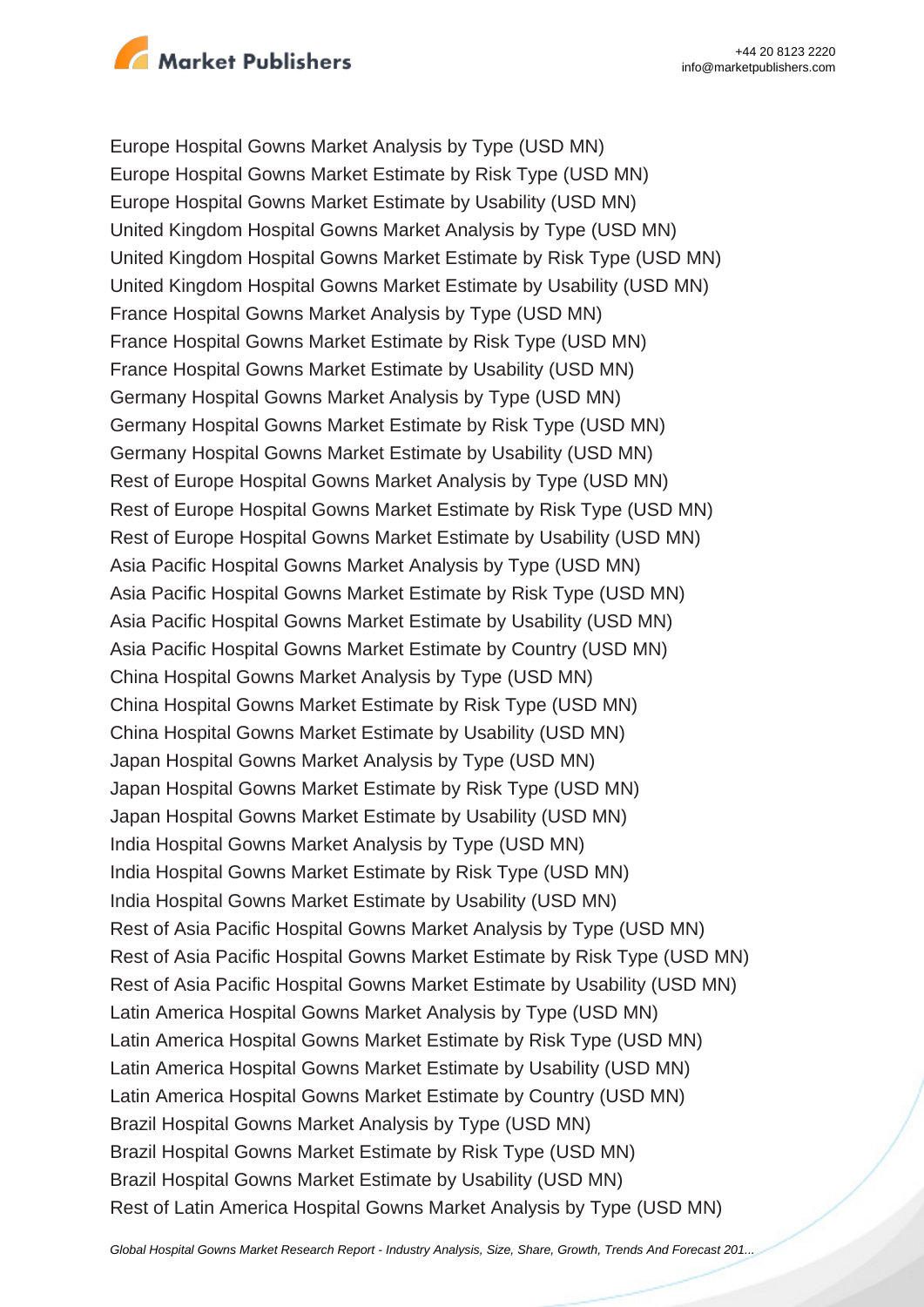

Rest of Latin America Hospital Gowns Market Estimate by Risk Type (USD MN) Rest of Latin America Hospital Gowns Market Estimate by Usability (USD MN) Middle East & Africa Hospital Gowns Market Analysis by Type (USD MN) Middle East & Africa Hospital Gowns Market Estimate by Risk Type (USD MN) Middle East & Africa Hospital Gowns Market Estimate by Usability (USD MN) Middle East & Africa Hospital Gowns Market Estimate by Country (USD MN) Middle East Hospital Gowns Market Analysis by Type (USD MN) Middle East Hospital Gowns Market Estimate by Risk Type (USD MN) Middle East Hospital Gowns Market Estimate by Usability (USD MN) Africa Hospital Gowns Market Analysis by Type (USD MN) Africa Hospital Gowns Market Estimate by Risk Type (USD MN) Africa Hospital Gowns Market Estimate by Usability (USD MN) Partnership/Collaboration/Agreement Mergers And Acquisiton New Product Launch Other Developments Company Market Share Analysis, 2019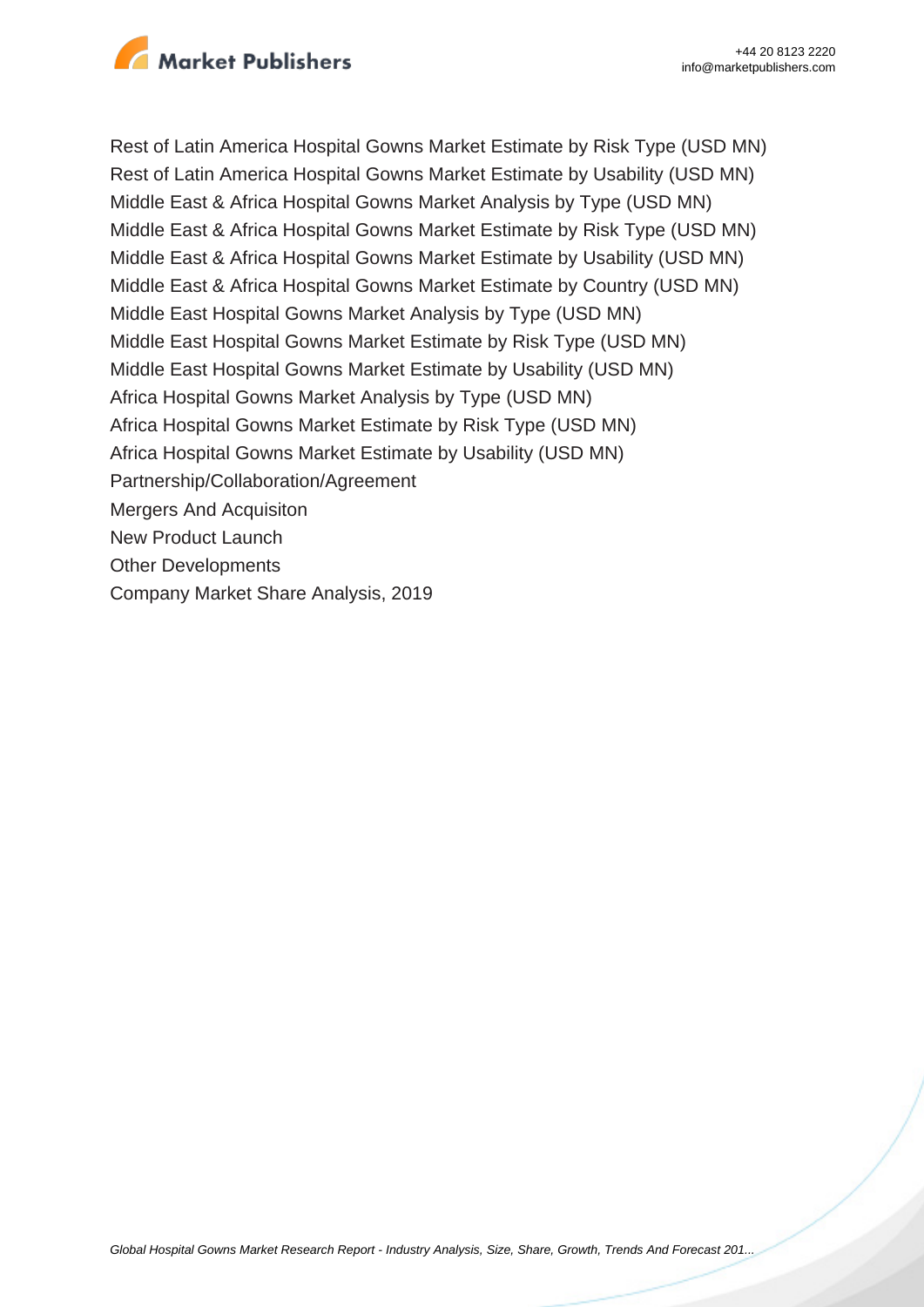

## **List Of Figures**

#### **LIST OF FIGURES**

Research Scope of Hospital Gowns Report Market Research Process Market Research Methodology Global Hospital Gowns Market Size, by Region (USD MN) Porters Five Forces Analysis Market Attractiveness Analysis by Type Market Attractiveness Analysis by Risk Type Market Attractiveness Analysis by Usability Market Attractiveness Analysis by Region Value Chain Analysis Global Hospital Gowns Market Analysis by Type (USD MN) Global Hospital Gowns Market Analysis in Surgical Gowns by Geography (USD MN) Global Hospital Gowns Market Analysis in Non-Surgical Gowns by Geography (USD MN) Global Hospital Gowns Market Analysis in Patient Gowns by Geography (USD MN) Global Hospital Gowns Market Analysis by Risk Type (USD MN) Global Hospital Gowns Market Analysis in Minimal Risk by Geography (USD MN) Global Hospital Gowns Market Analysis in Low Risk by Geography (USD MN) Global Hospital Gowns Market Analysis in Moderate Risk by Geography (USD MN) Global Hospital Gowns Market Analysis in High Risk by Geography (USD MN) Global Hospital Gowns Market Analysis by Usability (USD MN) Global Hospital Gowns Market Analysis in Disposable Gowns by Geography (USD MN) Global Hospital Gowns Market Analysis in Reusable Gowns by Geography (USD MN) Latin America Hospital Gowns Market by Revenue Middle East & Africa Hospital Gowns Market by Revenue Recent Development in Hospital Gowns Industry Company Market Share Analysis, 2019

\* Kindly note that the above listed are the basic tables and figures of the report and are not limited to the TOC.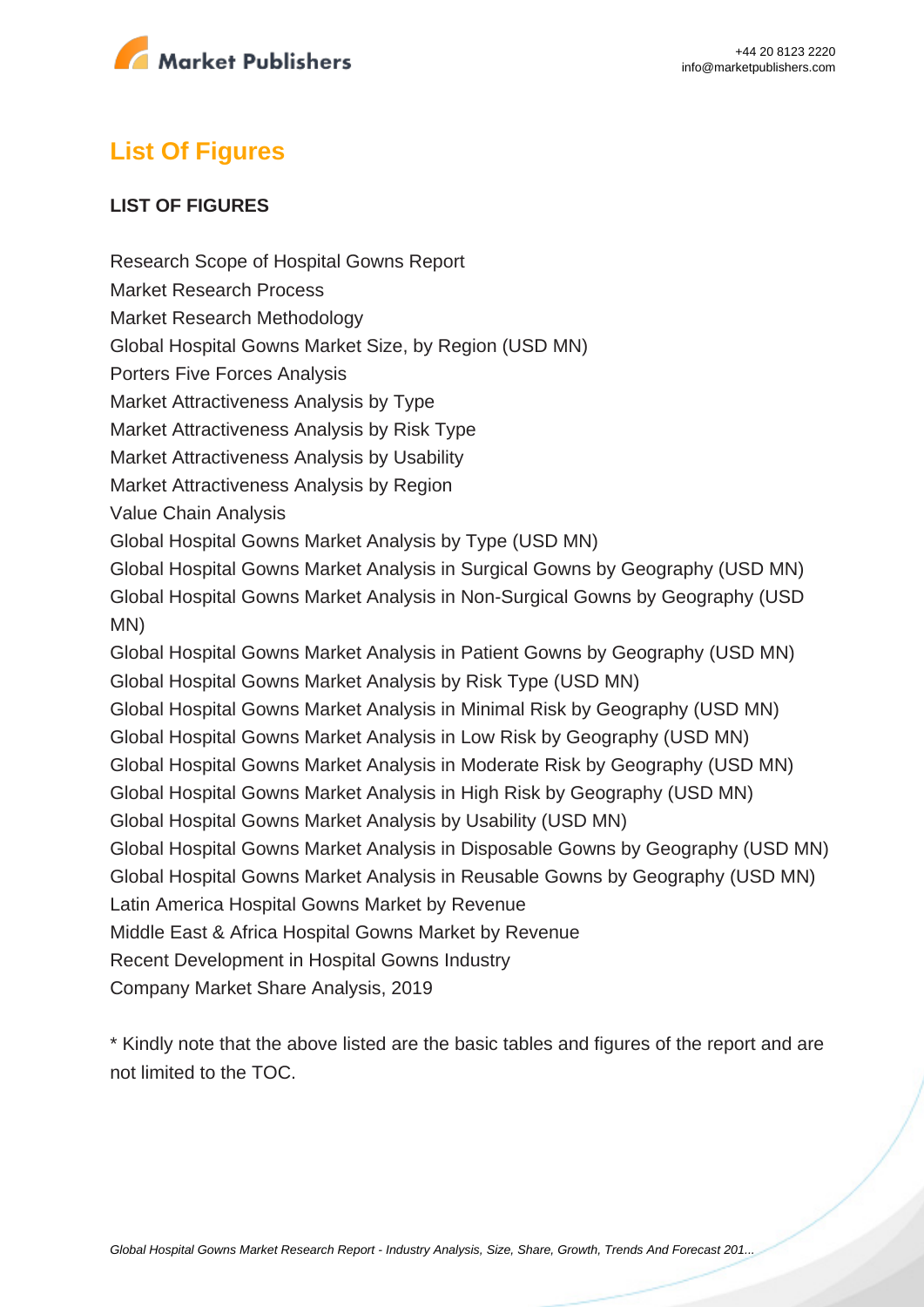

#### I would like to order

Product name: Global Hospital Gowns Market Research Report - Industry Analysis, Size, Share, Growth, Trends And Forecast 2019 to 2026

Product link: [https://marketpublishers.com/r/G534834FBBB4EN.html](https://marketpublishers.com/report/healthcare/hospital/global-hospital-gowns-market-research-report-industry-analysis-size-share-growth-trends-n-forecast-2019-to-2026.html)

Price: US\$ 3,950.00 (Single User License / Electronic Delivery) If you want to order Corporate License or Hard Copy, please, contact our Customer Service: [info@marketpublishers.com](mailto:info@marketpublishers.com)

## Payment

To pay by Credit Card (Visa, MasterCard, American Express, PayPal), please, click button on product page [https://marketpublishers.com/r/G534834FBBB4EN.html](https://marketpublishers.com/report/healthcare/hospital/global-hospital-gowns-market-research-report-industry-analysis-size-share-growth-trends-n-forecast-2019-to-2026.html)

To pay by Wire Transfer, please, fill in your contact details in the form below:

First name: Last name: Email: Company: Address: City: Zip code: Country: Tel: Fax: Your message:

\*\*All fields are required

Custumer signature

Please, note that by ordering from marketpublishers.com you are agreeing to our Terms & Conditions at<https://marketpublishers.com/docs/terms.html>

To place an order via fax simply print this form, fill in the information below and fax the completed form to +44 20 7900 3970